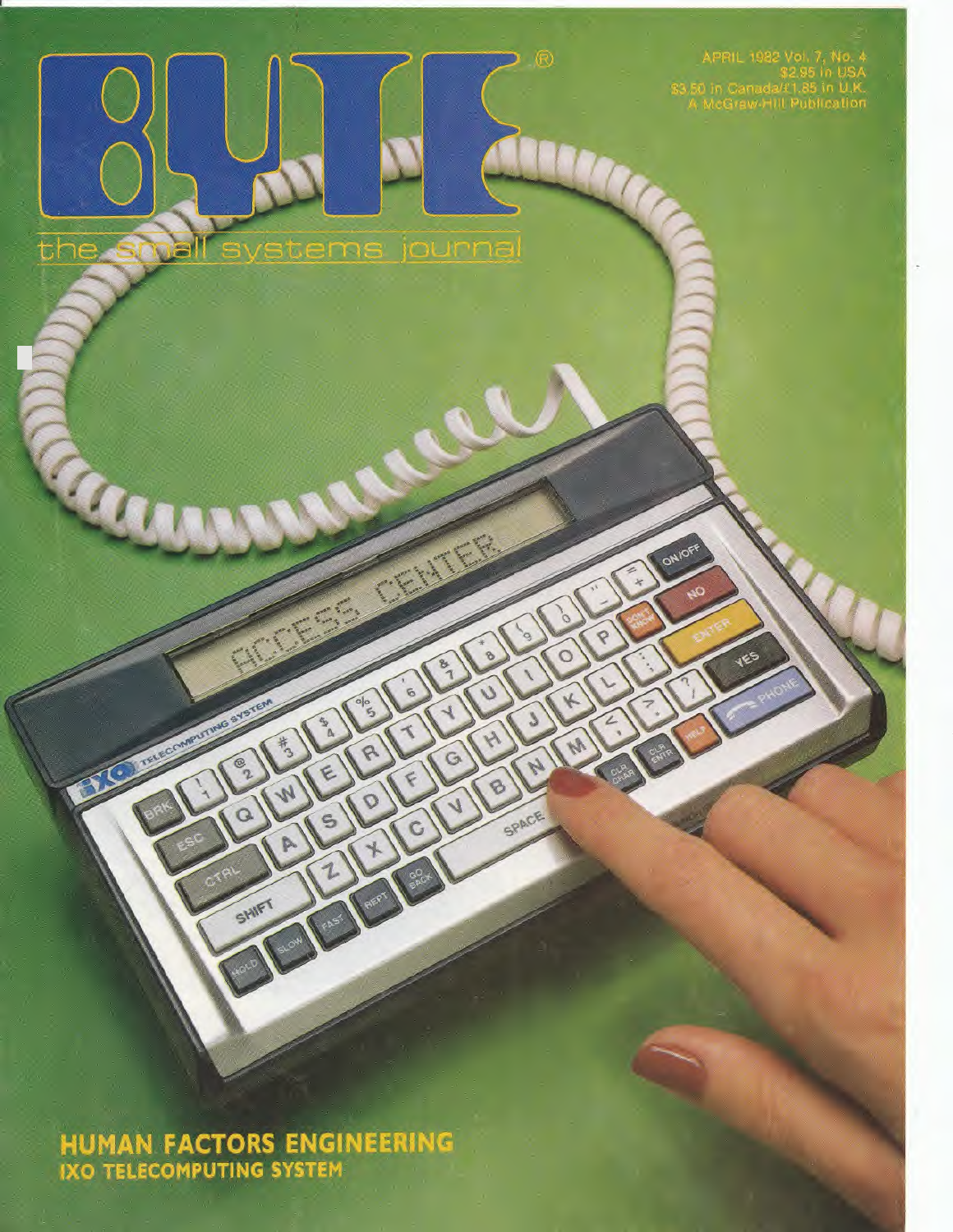# **A Revolution in Your Pocket**

# *by Chris Morgan, Editor in Chief*

Imagine a terminal that costs about \$500 and can:

- access the Source, Compuserve, Dow Jones, or other remote database or computer services
- automatically handle the protocols to access these services so that you need only enter your password to be online
- have a full ASCII character set
- have a built-in modem with autodialer and full- and half-duplex capability
- be able to emulate other terminals
- have an uninterruptible power supply
- fit in your pocket
- operate from a battery

Sounds amazing, doesn't it? Yet it's not fantasy; the product does exist. It's called the IXO Telecomputing System (hereafter referred to as the Telecomputer), and it's featured on our cover this month.



**Photo 1:** *The IXO Telecomputing System. It's a complete pocket terminal with built-in modem and autodialer that will sell for about \$500. The phone number displayed is IXO's Access Center.*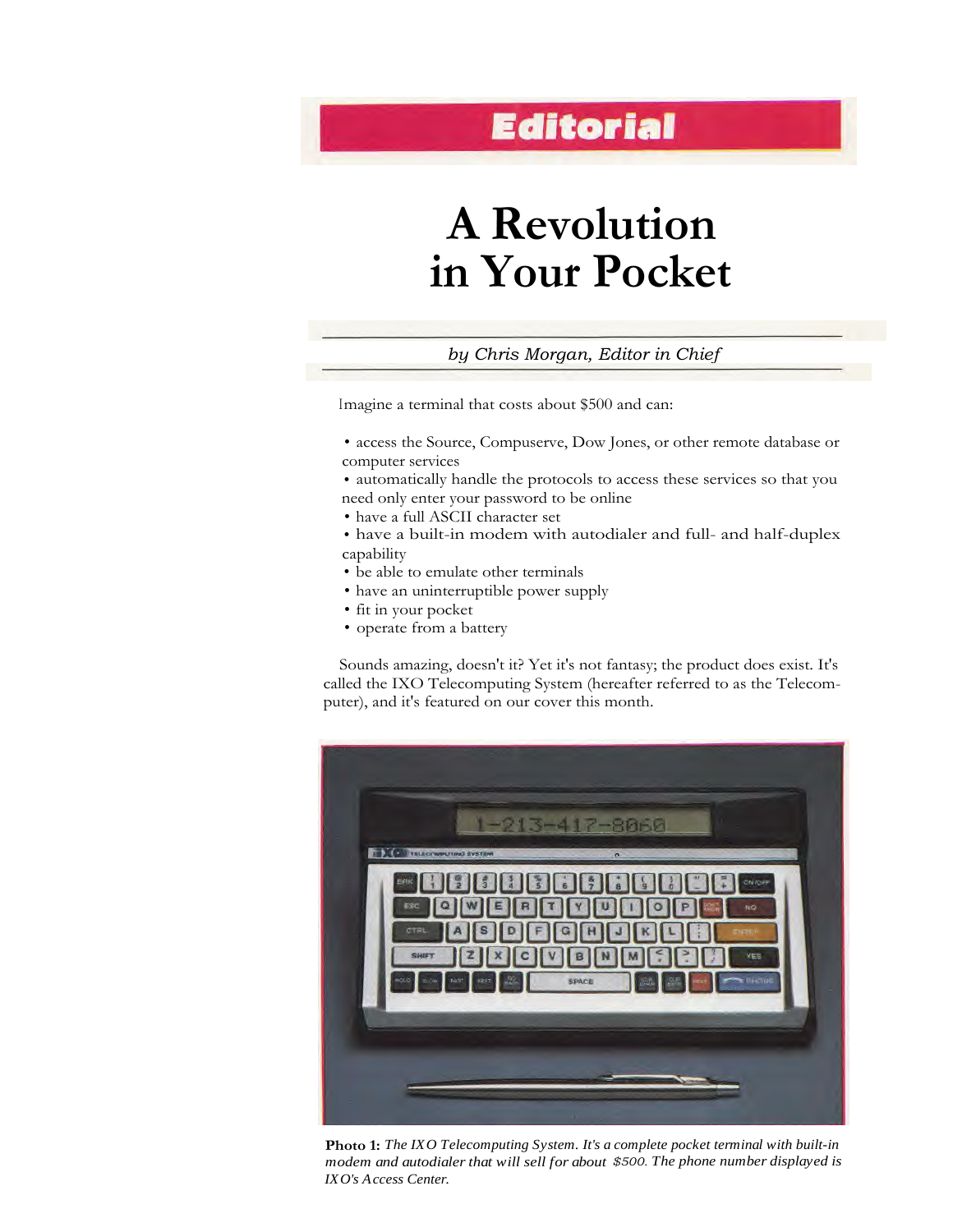I first saw the Telecomputer nearly a year and a half ago when I visited its inventors, husband-and-wife team Bob and Holly Doyle, at their Cambridge-based company, Macrocosmos. The Doyles conceived of a portable but powerful computer terminal, and with the aid of electronic-design wizards Michael Suchoff and Andy Barber, they built a limited number of prototypes. The Doyles later joined forces with former Mattel Electronics president Jeff Rochlis to form IXO Inc., the company that markets the Telecomputer. I received one of the prototypes for testing last year and I've been using it ever since. I'm still amazed at the features packed into its exceedingly small package.

This month's theme is human-factors engineering, and the IXO Telecomputer is an excellent example of a terminal designed with the user in mind. The Telecomputer, which will be generally available this summer, has a lot to offer in addition to its human factoring. It has, for instance, a sophisticated security-protection system and innovative, compact circuitry. I'll touch on these topics, but my main objective here is to discuss the implications of IXO's design philosophy.



Photo 2: *The Telecomputer is powered by a built-in Polaroid Polapulse flat battery.*



Photo 3: *The FCC-registered Telecomputer is designed to attach directly to a phone using a standard modular jack. When in use, the terminal draws all of its power from the phone line.*



Photo 4: *Four peripherals for the Telecomputer (clockwise from upper left): an acoustic interface (not the same as an acoustic coupler because the modem circuitry is already contained inside the terminal); the RS-232C interface, a video interface; and a 20-column printer.*

The Telecomputer marks the beginning of a whole new "genus" of computer products: no-compromise portable computers that are truly user-friendly. Let's take a closer look at its features.

The Telecomputer comes in a small plastic case containing densely packed CMOS circuitry and a Polaroid Polapulse flat battery to drive it (see photo 2). The heart of the design is an NEC 4-bit microprocessor with 1K bytes of CMOS RAM (random access read/write memory).

The keyboard, which is slightly too small for extended typing sessions, contains several unusual keys to help the naive user (and sometimes the not-so-naive user). These include the YES, NO, DON'T KNOW, HELP, and PHONE keys. They are brightly colored to attract your attention. The HOLD, SLOW, FAST, REPT, GO BACK, CLR CHAR, and CLR ENTR keys are dark blue. The usual BREAK, ESCAPE, and CONTROL keys are gray. The blue and gray colors tend to keep the more complex keys in the background in order not to distract or intimidate the beginner.

#### A Session with the Telecomputer

After you remove the Telecomputer from its box and turn it on, you then connect it to your telephone line by plugging your telephone cord's modular jack into the female socket at the back of the terminal (see photo 3). At this point the Telecomputer begins to draw all of its power from the phone line while the phone is "off hook," i.e., while the phone is in use (a clever arrangement by the machine's designers). Since the phone companies require all phone devices to draw 20 milliamps to prove that the devices are using the lines anyway, this becomes a perfect source of power for CMOS circuitry! In fact, telephone devices are allowed to draw 5 microamps while "on hook," so it becomes theoretically possible to tricklecharge a battery.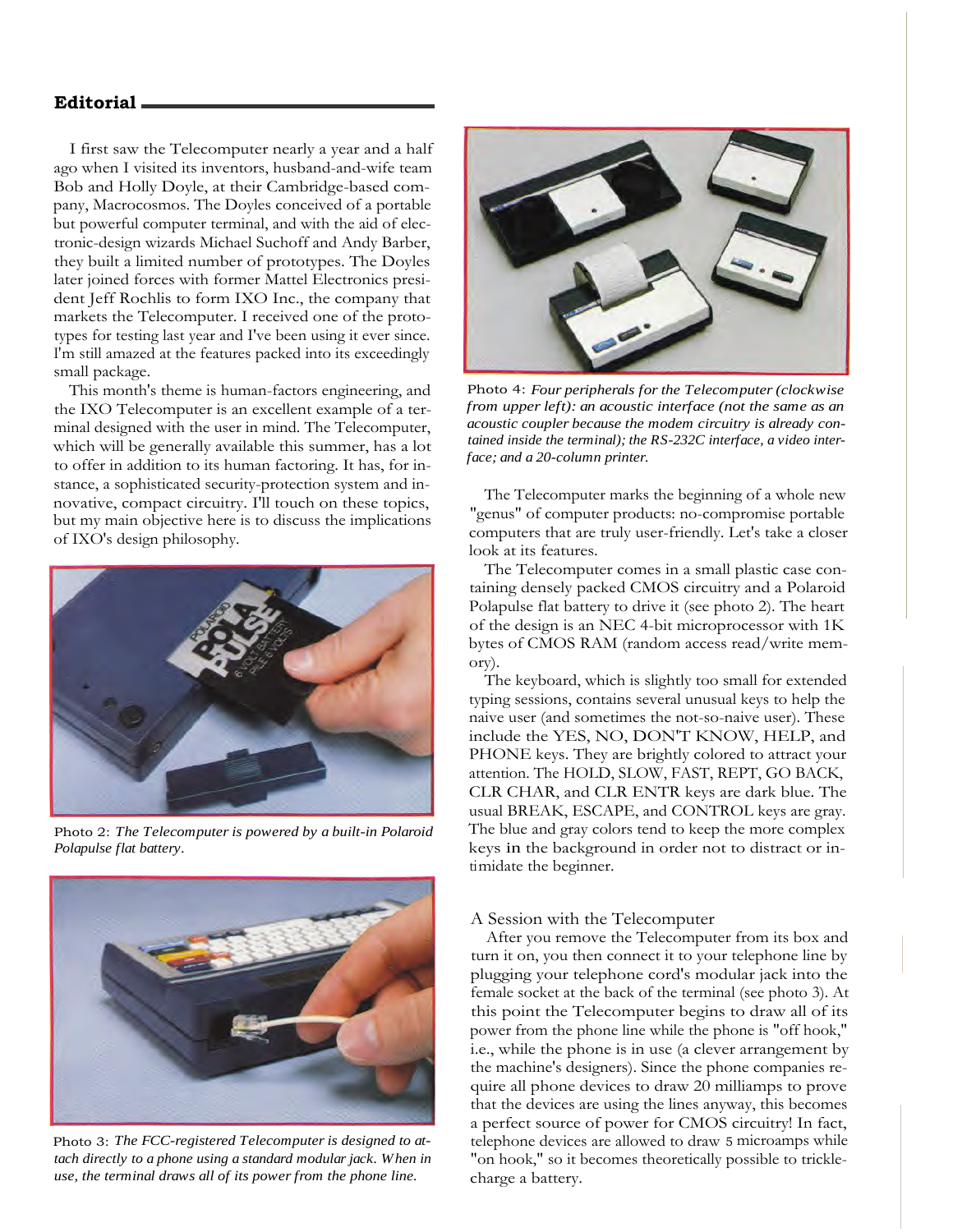After you hit the ON switch, the unit's liquid-crystal one-line display begins presenting a series of questions in menu format. The first query you see is "ACCESS CENTER?" The best way to learn about the unit is to dial the Access Center, a remote computer resource center maintained by IXO to service Telecomputer customers. You simply type in the telephone number and the unit automatically dials it. The Telecomputer senses whether your phone line is Touch-Tone or rotary-dial and sends out the appropriate signals. Once online, you can experiment with the simulated services offered by the Access Center, including a checkbook-balancing program, a travel-agency simulation that demonstrates booking airline flights, a television guide database to help you find TV show times, and so on. The main purpose of this exercise is to illustrate the advantages of services using plain English dialogue back and forth between the user and the computer. In time, real versions of such computer services will be available. When connected to the Access Center, you can always press the HELP key if you get stuck and get a more detailed explanation of what to do next. You can also press the DON'T KNOW key if in doubt as to the correct reply to the computer's questions. (If only the existing databases had these features!) The Telecomputer's designers have been trying for some time to convince the people who run the databases to adopt these user-friendly approaches. Let's hope they do.

The most important feature of the Access Center is that it can download protocols for The Source, Compuserve, and Dow Jones into your terminal's RAM. (These were the three services available at the time I evaluated the unit; more will undoubtedly be added later.) Downloading protocols takes about 30 seconds and needs to be done only once because the information is permanently stored in the terminal as long as the battery holds up, which is at least a year—longer if you're "off-hook" frequently. Once you're connected, the Access Center asks you to type in a password that you must use in all future dealings with the Center and also asks for your name.

I was surprised the second time I called the center to find that it greeted me with "HELLO CHRIS. PASS-WORD?" It's hard to convey the excitement of seeing a message like this on a miniature terminal connected directly to your phone line. Future shock, indeed.

The next time I used the terminal, I decided to get on the Dow Jones database and analyze some stocks. I powered up the Telecomputer, entered my password, and it immediately asked "DOW JONES?" The downloading had worked! Out of curiosity I pressed NO and the terminal stepped to the next item: "THE SOURCE?" NO again. "COMPUSERVE?" NO. "MANUAL AC-CESS?" (The latter mode lets you dial any general database or computer by entering a telephone number.) I cycled around to "DOW JONES?" again and pressed YES. (Incidentally, you can type "yes", "Y", hit the YES key, or the ENTER key to tell the terminal yes. The designers have obviously thought of every possibility to

James Martin, data-processing and futures expert, offers the following predictions about the role of the pocket terminal ten years in the future. The following excerpt is from his book, *Telematic Society: A Challenge for Tomorrow* (Prentice-Hall, 1981).

*Pocket terminals mushroom in sales and drop in cost as fast as pocket calculators did a decade earlier. Most people who carried a pocket calculator now have a pocket terminal. The pocket terminal, however, has an almost endless range of applications. It can access many computers and data banks via the public data networks. The pocket terminal becomes a consumer product (as opposed to a product for businesspeople) on sale at supermarkets, with human factoring that is simple and often amusing. The public regard it as a companion which enables them to find good restaurants, display jokes on any subject, book airline and theatre seats, contact medical programs, check what their stockbroker computer has to say, send messages, and check their electronic mailbox.*

*Public data networks are ubiquitous and cheap, and accessible from every telephone. Their cost is independent of distance within most countries.*

keep naive users from getting stuck.)

You've probably gone through the usual tedium of identifying your terminal, hitting carriage returns, and going through all the usual make-work dialogue required to get onto databases. The Telecomputer eliminates all that. Once the Access Center downloads its protocols to your terminal, your terminal automatically completes the dialogue with, say, Dow Jones. You need only enter your password and you're instantly online. It takes only a couple of seconds. If you regularly access several databases or electronic mail services, you'll appreciate not having to memorize a lot of annoying protocols. This sort of elegant engineering will help popularize computers.

Another useful feature is the pair of speed-control keys, labeled SLOW and FAST, that control the speed at which text scrolls across the display by sending XON and XOFF control characters to the remote computer. Every time you press one of the keys the display incrementally slows down or speeds up. You can slow the display down to transcribe messages or speed it up to quickly scan through material.

There's little more to add about the operation of the Telecomputer —it's that simple. The built-in autodialer remembers your local Tymnet and Telenet numbers after you enter them once. It even shuts itself off if not used for eight minutes, first giving you an audible warning. The machine is truly "goof-proof."

Peripherals for the Telecomputer (see photo 4), including an acoustic interface (not the same as an acoustic coupler because the modem circuitry is already contained